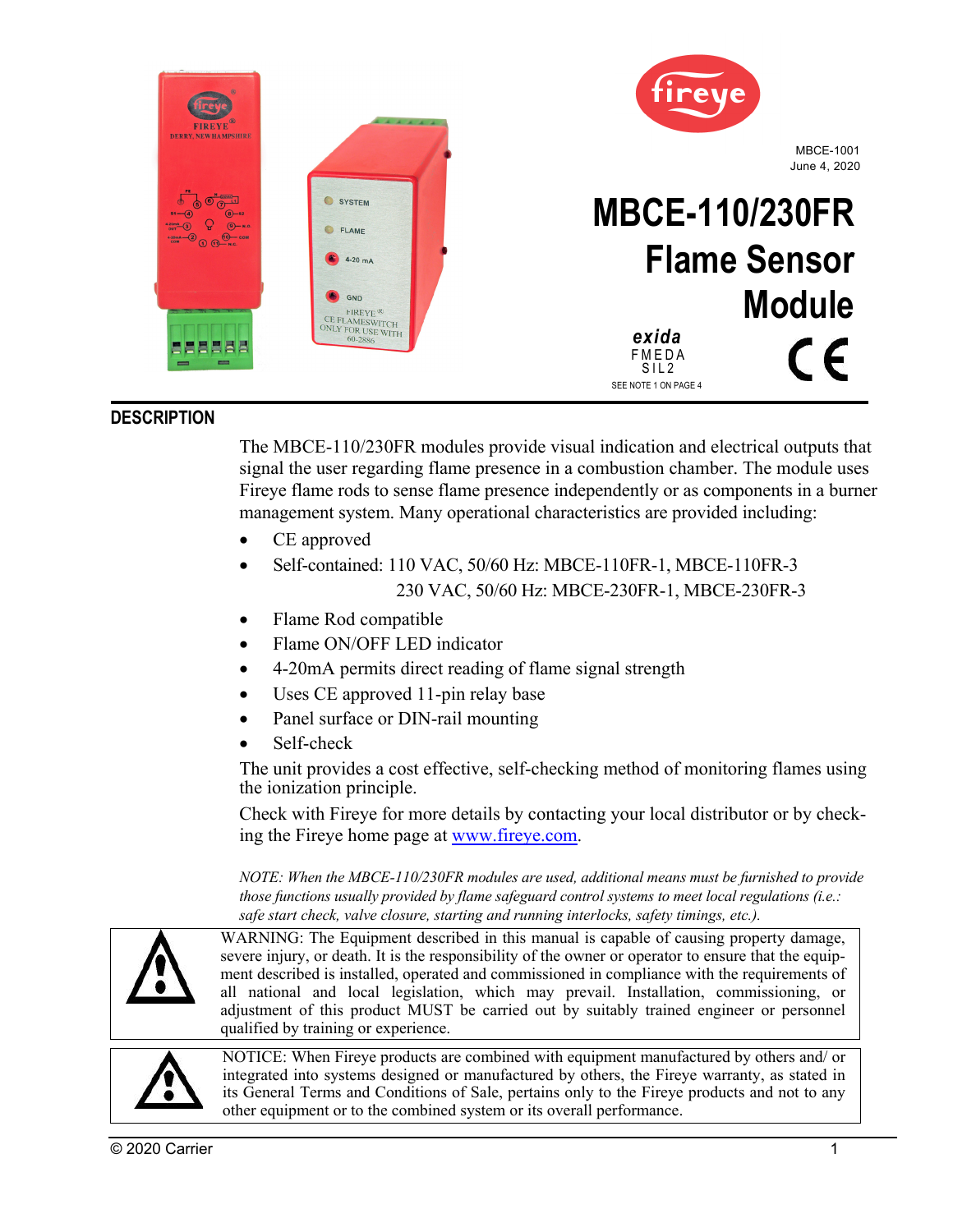

# **ORDERING INFORMATION**

| <b>PART NUMBER</b><br><b>DESCRIPTION</b> |                                                                                   |                  |  |  |
|------------------------------------------|-----------------------------------------------------------------------------------|------------------|--|--|
| <b>Flame Sensor</b>                      |                                                                                   |                  |  |  |
| <b>MBCE-110FR-1</b>                      | Single channel module, 110 VAC 50/60 Hz, use with flame rod, 1 sec. FFRT.         | <b>MBCE-1001</b> |  |  |
| <b>MBCE-110FR-3</b>                      | Single channel module, 110 VAC 50/60 Hz, use with flame rod, 3 sec. FFRT.         | <b>MBCE-1001</b> |  |  |
| <b>MBCE-230FR-1</b>                      | Single channel module, 230 VAC 50/60 Hz, use with flame rod, 1 sec. FFRT.         | <b>MBCE-1001</b> |  |  |
| MBCE-230FR-3                             | Single channel module, 230 VAC 50/60 Hz, use with flame rod, 3 sec. FFRT.         | <b>MBCE-1001</b> |  |  |
| Flame Sensor (ATEX / IECEx Ex d IIC T6   |                                                                                   |                  |  |  |
| MBCE-110FR-1CEX                          | Single channel module, 110 VAC 50/60 Hz, use with flame rod, 1 sec. FFRT.         | <b>MBCE-1001</b> |  |  |
| MBCE-110FR-3CEX                          | Single channel module, 110 VAC 50/60 Hz, use with flame rod, 3 sec. FFRT.         | <b>MBCE-1001</b> |  |  |
| MBCE-230FR-1CEX                          | Single channel module, 230 VAC 50/60 Hz, use with flame rod, 1 sec. FFRT.         | <b>MBCE-1001</b> |  |  |
| MBCE-230FR-3CEX                          | Single channel module, 230 VAC 50/60 Hz, use with flame rod, 3 sec. FFRT.         | <b>MBCE-1001</b> |  |  |
| <b>Wiring Base</b>                       |                                                                                   |                  |  |  |
| 60-2886                                  | Plug in wiring base, DIN rail or panel surface mount complete with retaining kit. | <b>MBCE-1001</b> |  |  |
| <b>Mounting Rails</b>                    |                                                                                   |                  |  |  |
| 60-2539-12                               | DIN style mounting rail, 12 inches, mounts up to 4 modules.                       |                  |  |  |
| 60-2539-24                               | DIN style mounting rail, 24 inches, mounts up to 8 modules.                       |                  |  |  |
| 60-2539-36                               | DIN style mounting rail, 36 inches, mounts up to 12 modules.                      |                  |  |  |
| <b>Flame Rods</b>                        |                                                                                   |                  |  |  |
| 69ND1-1000K4                             | Flame rod 1/2" NPT mount, 12" length.                                             | SC-103           |  |  |
| 69ND1-1000K6                             | Flame rod 1/2" NPT mount, 18" length.                                             | SC-103           |  |  |
| 69ND1-1000K8                             | Flame rod 1/2" NPT mount, 21" length.                                             |                  |  |  |

# **PRODUCT SPECIFICATIONS**

| <b>Supply Voltage:</b>           | MBCE-110FR - 110 VAC (+10%, -15%), 50/60 Hz                   |  |  |  |
|----------------------------------|---------------------------------------------------------------|--|--|--|
|                                  | $(Q0 0.1$ Amp consumption)                                    |  |  |  |
|                                  | MBCE-230FR - 230 VAC (+10%, -15%), 50/60 Hz                   |  |  |  |
|                                  | $(Q0 0.1$ Amp consumption)                                    |  |  |  |
| <b>Flame Relay Output:</b>       | SPDT 2 Amp Resistive $@110\text{VAC}$ , 1 Amp $@30\text{VDC}$ |  |  |  |
|                                  | SPDT 1 Amp Resistive @ 230VAC, 1 Amp @ 30VDC                  |  |  |  |
| <b>Flame Fail Response Time:</b> | 1 or 3 seconds - depending on part number $(-1, -3)$          |  |  |  |
| <b>Operating Temperature:</b>    | - 40° F to 150° F (- 40° C to 65° C)                          |  |  |  |
| <b>Storage Temperature:</b>      | - 40° F to 176° F (- 40° C to 80° C)                          |  |  |  |
| Humidity:                        | 85% RH (max), non-condensing.                                 |  |  |  |
| <b>Agency Approvals:</b>         | (Note <sup>1</sup> )                                          |  |  |  |
|                                  | <b>MBCE-110FR CE / EN298</b>                                  |  |  |  |
|                                  | <b>MBCE-230FR CE / EN298</b>                                  |  |  |  |
| <b>Shipping Weight:</b>          | 1 lb $(.5 \text{ Kg})$                                        |  |  |  |
| <b>Flame Rod:</b>                | $S1 = Terminal 4$                                             |  |  |  |
|                                  | $S2 = Terminal 8$ (local panel ground)                        |  |  |  |
| Power:                           | Terminals 4 and 8, - 240 - 360 VAC                            |  |  |  |
|                                  | Note: Measured with digital VOM                               |  |  |  |
|                                  | Terminals 5 and 8 are internally connected.                   |  |  |  |
| Sensitivity:                     | Flame Rod - $3 \mu A$ (a) 100 Meg ohms                        |  |  |  |
| <b>IP-Rating</b>                 | $IP-20$                                                       |  |  |  |
| <b>Test Jacks:</b>               | Standby/No flame<br>4mA                                       |  |  |  |
|                                  | Flame signal (Min)<br>6mA                                     |  |  |  |
|                                  | Flame signal (Max)<br>20mA                                    |  |  |  |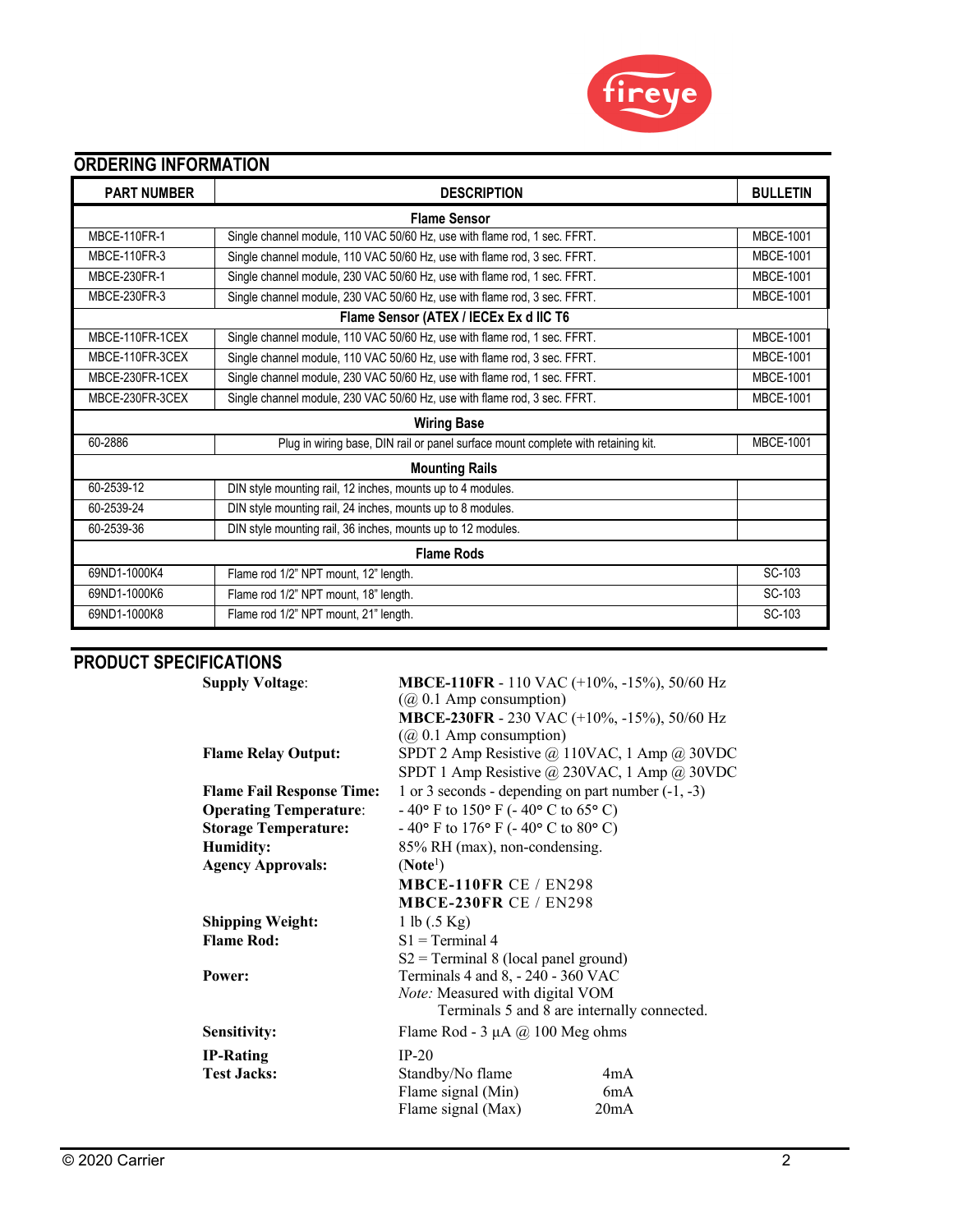

| <b>PRODUCT SPECIFICATIONS (CEX Models)</b>                                                       |                                                                                                                                                                                                            |  |
|--------------------------------------------------------------------------------------------------|------------------------------------------------------------------------------------------------------------------------------------------------------------------------------------------------------------|--|
| <b>Supply Voltage:</b>                                                                           | <b>MBCE-110FR-CEX</b> - 110 VAC (+10%, -15%), 50/60<br>Hz $(Q\ 0.1$ Amp consumption)<br>MBCE-230FR-CEX - 230 VAC (+10%, -15%), 50/60<br>Hz $(Q\ 0.1$ Amp consumption)                                      |  |
| <b>Flame Relay Output:</b>                                                                       | SPDT 2 Amp Resistive @ 110VAC, 1 Amp @ 30VDC<br>SPDT 1 Amp Resistive @ 230VAC, 1 Amp @ 30VDC                                                                                                               |  |
| <b>Flame Fail Response Time:</b><br><b>Operating Temperature:</b><br><b>Storage Temperature:</b> | 1 or 3 seconds - depending on part number $(-1, -3)$<br>$-40^0$ F to 131 <sup>0</sup> F ( $-40^0$ C to 55 <sup>0</sup> C)<br>$-40^{\circ}$ F to 176 <sup>0</sup> F ( $-40^{\circ}$ C to 80 <sup>0</sup> C) |  |
| <b>Humidity:</b><br><b>Agency Approvals:</b>                                                     | 85% RH (max), non-condensing.<br>(Note <sup>1</sup> )                                                                                                                                                      |  |
|                                                                                                  | <b>MBCE-110FR &amp; MBCE-230FR (CEX): CE / EN 298</b><br>ATEX: EN 60079-0, EN 60079-1, EN 60079-31, and EN 60529<br>IECEx: IEC 60079-0, IEC 60079-1, IEC 60079-31                                          |  |
| <b>Shipping Weight:</b><br><b>Flame Rod:</b>                                                     | 6 lb (2.72 Kg)<br>$S1 = Terminal 4$<br>$S2 = Terminal 8$ (local panel ground)                                                                                                                              |  |
| Power:                                                                                           | Terminals 4 and 8, - 240 - 360 VAC<br>Note: Measured with digital VOM<br>Terminals 5 and 8 are internally connected.                                                                                       |  |
| Sensitivity:                                                                                     | Flame Rod - $3 \mu A$ (a) 100 Meg ohms                                                                                                                                                                     |  |
| <b>IP-Rating</b>                                                                                 | IP-20 IP68 (1 Meter Continuous Immersion)                                                                                                                                                                  |  |
| <b>Test Jacks:</b>                                                                               | Standby/No flame<br>4mA                                                                                                                                                                                    |  |
|                                                                                                  | Flame signal (Min)<br>6mA                                                                                                                                                                                  |  |
|                                                                                                  | 20mA<br>Flame signal (Max)                                                                                                                                                                                 |  |

**FIGURE 1. MBCE (CEX) HAZARDOUS AREA HOUSING** 



IECEx Certificate # IECEx FMG 13.0018X Specific Conditions of Use (ATEX / IECEx):

1. Consult the manufacturer if dimensional information on the flameproof joints is necessary.

2. As the Explosion-Protected Flame Sensor is only one element of a flame sensing system for a combustion safeguard, it has not been evaluated by FM Approvals against the combustion safeguard performance requirements. Additional certification and performance testing may be required by jurisdictional authorities.

3. Shall be installed as per the requirements in EN 60079-14 or IEC 60079-14, as applicable.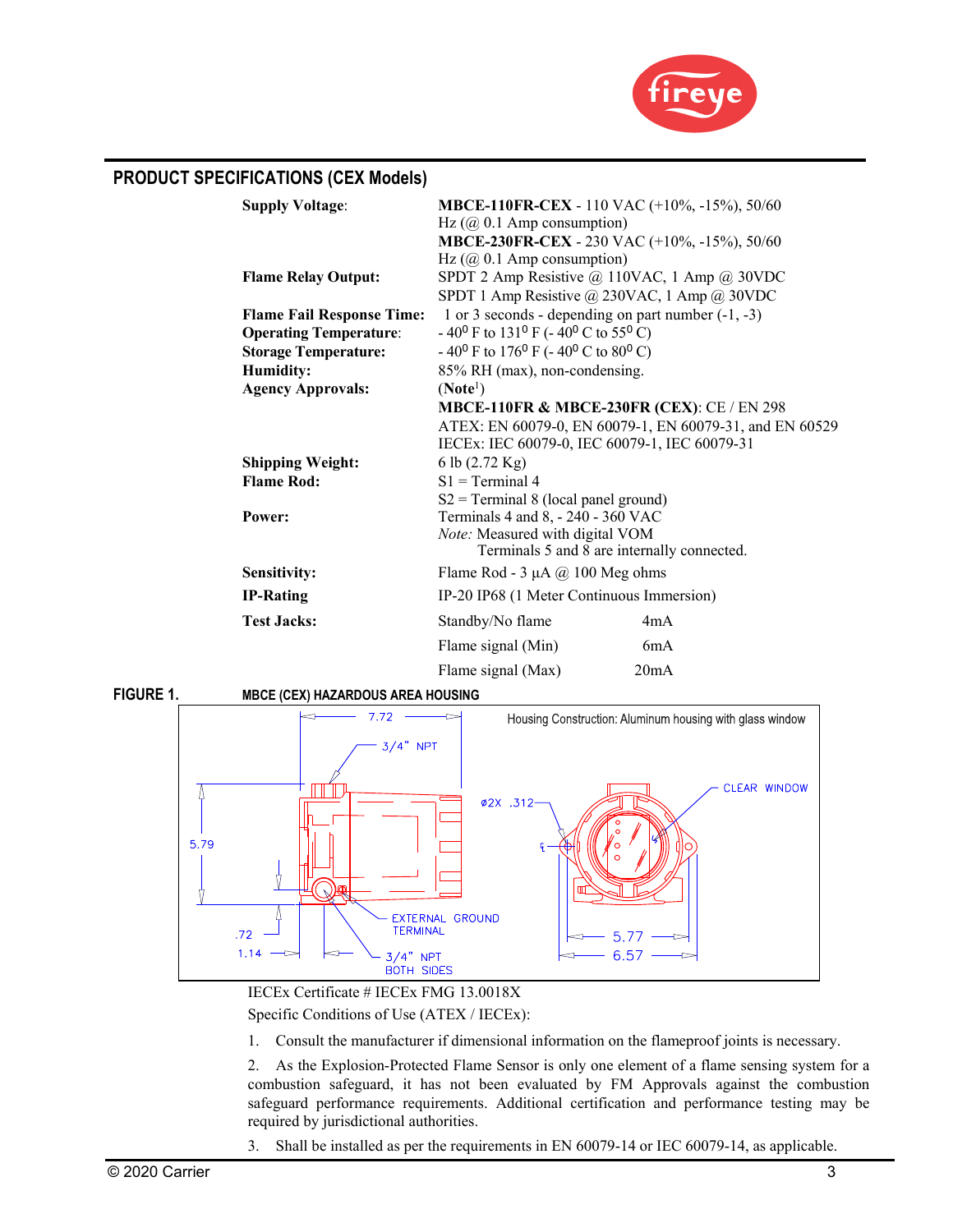

4. Shall use cable glands or conduit entry devices rated for the application to maintain the explosion protection and IP rating.

5. The MBCE flame sensors are not repairable. If repairs are required, consult the manufacturer.

Note: The MBCE-110FR & MBCE-110FR have been evaluated to EN 298:2012 by TUV, and meet the Gas Appliance Directive (2009/142/EC)

CE Certificate # CE-0085BT0365

DIN DVGW Certificate # NG-4131BT0364

DIN CERTCO Registration # 5F234

Note 1: Based on Exida's FMEDA report no. FIR 09/10-26 R001 dated December 13, 2010, Fireye certifies that the MBCE Flame Sensor Modules are suitable for installations up to and including SIL2

#### **Example of product label**



**FIGURE 2. DIMENSIONS OF DIN RAILS, WIRING BASES AND FLAME SWITCH MODULES SHOWN IN INCHES (MM)** 

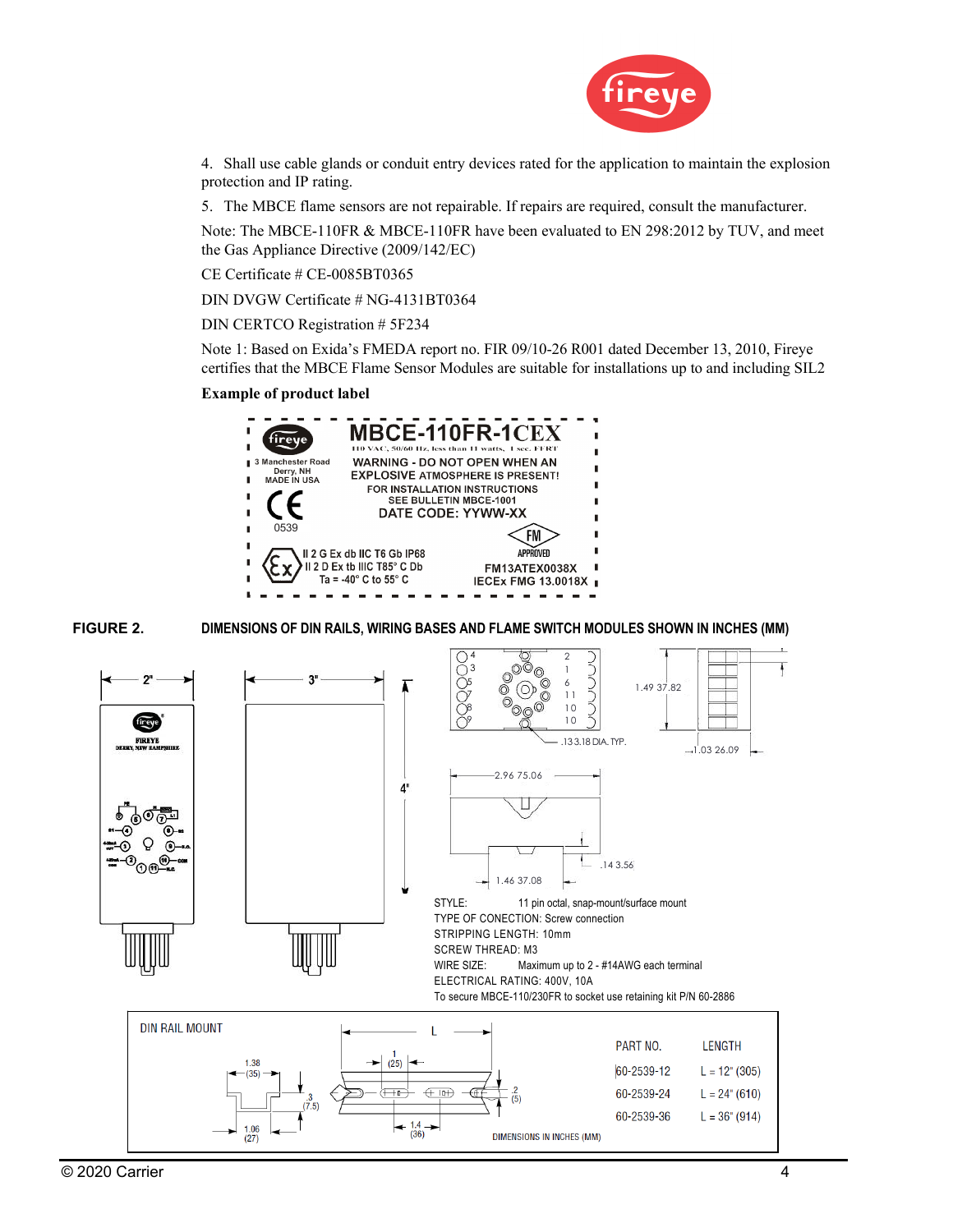



#### **SENSOR INSTALLATION**

**WARNING: Incorrect flame rod installation may result in the generation of a false flame signal, causing unburned fuel to collect in the combustion chamber. The result can be explosions, injuries and property damage. Be certain that the flame rod detects only pilot and/or main flames.** 

Route sensor wiring a sufficient distance from ignition and other high voltage or high current wiring to avoid electrical interference. Interference from ground currents, nearby conductors, radio-frequency emitters (wireless devices), and inverter drives can induce false flame signals. Shielded cables can help reduce interference with the shield connected to ground at the control end only. The wire type and its capacitance (picofarads or microfarads) to ground may cause low signal problems, so a grounded shield may decrease the signal due to the cable's internal capacitance. Multiple sensor leads run together without shielding may interfere or "cross talk", so the shield or flexible armor must be grounded to prevent this situation. For flame rod sensor runs approximately 100 feet (30 meters) or greater, use Belden P/N 8254-RG62 coax cable. To achieve the maximum wiring distance, the shield should not be grounded (keep in mind that an underground shield provides less protection against electrical interference). Depending on field connections, sensor wiring can be up to 200 feet (61 meters).

#### **Do not ground the shield to terminal GND.**

*Unshielded sensor wiring must not be run in common with other wires; it must be run in separateconduit. Multiple flame sensor wiring must not be run together in a common conduit or wireway. Use #14 to #18 AWG wire suitable for 90°C (194°F) and 600 volt insulation, and run each pair of leads in its own shielded cable. Multiple shielded cables can be run in a common conduit.* 

Flame rods are recommended to be used on gas burners. They accumulate soot on oil burners, causing nuisance shutdowns and unsafe operating conditions.

See the burner manufacturer's literature for flame rod mounting location.

### **INDICATION LEDS**

The CE Flameswitch contains two bi-color LEDs that are used to provide flame status and alarm condition per the following table.

LEDs can be viewed through the cutout located on the top side of the unit.

| <b>LED</b>       | <b>COLOR</b>               | <b>DEVICE STATUS</b>     |  |
|------------------|----------------------------|--------------------------|--|
|                  | <b>GREEN</b>               | <b>SYSTEM OK</b>         |  |
| IFD <sub>1</sub> | <b>BLINKING GREEN</b>      | <b>SELF-CHECKING</b>     |  |
| (SYSTEM LED)     | <b>BLINKING RED/ORANGE</b> | <b>ALARM</b>             |  |
|                  | <b>SOLID RED/ORANGE</b>    | <b>SYSTEM FAULT</b>      |  |
|                  | <b>SOLID GREEN</b>         | <b>GOOD FLAME</b>        |  |
| IFD <sub>2</sub> | <b>BLINKING GREEN</b>      | <b>WFAK FI AMF</b>       |  |
| (FLAME LED)      | <b>BLINKING RED/ORANGE</b> | <b>FLAME RELAY FAULT</b> |  |
|                  | <b>SOLID RED/ORANGE</b>    | OTHER FLAME FAULTS       |  |
|                  | OFF                        | <b>FLAME OFF</b>         |  |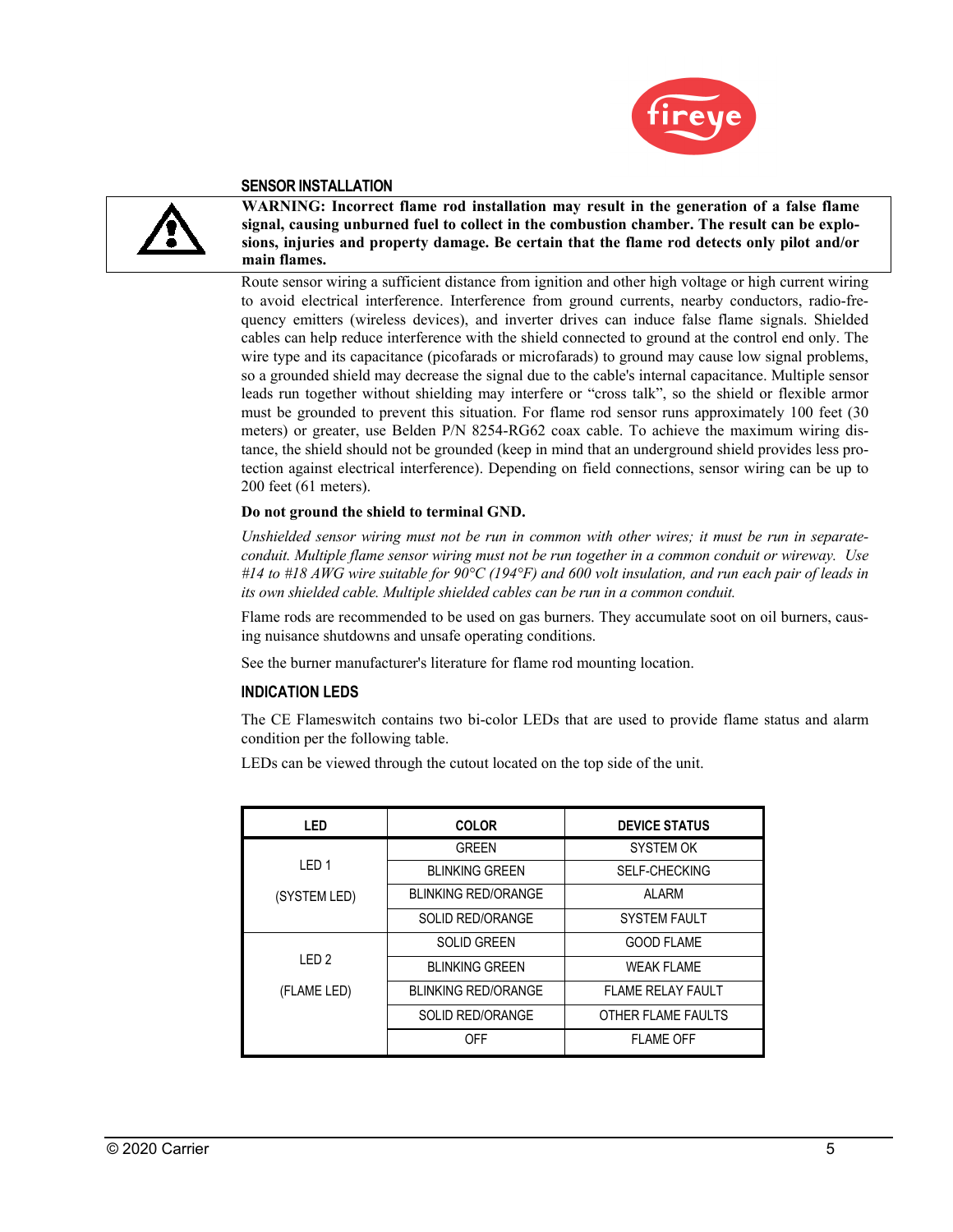

## **WIRING BASE PINOUT INFORMATION**

The following table shows the wiring information and the ratings. To guarantee proper operation, the unit **MUST NOT** be operated above its maximum rating.

| <b>TERMINAL NO.</b> |      | <b>TERMINAL NAME</b> | <b>DESCRIPTION</b>                           | <b>DIRECTION</b>              | <b>RATING</b>                                         |
|---------------------|------|----------------------|----------------------------------------------|-------------------------------|-------------------------------------------------------|
|                     | (11) | <b>OPFN</b>          | <b>UNUSED</b>                                | N/A                           |                                                       |
| $\overline{2}$      | (A1) | 4-20mA COM           | 4-20mA COMMON                                | LOCAL<br><b>GROUND</b>        |                                                       |
| 3                   | (14) | 4-20mA OUT           | 4-20mA OUTPUT                                | <b>OUTPUT</b>                 | 28 VDC, 20mA max                                      |
| 4                   | (12) | S <sub>1</sub>       | <b>FLAME ROD EXCITATION</b>                  | <b>OUTPUT</b>                 | 300 VAC, 1mA max                                      |
| 5                   | (22) | <b>PF</b>            | <b>PROTECTIVE</b><br><b>EARTH</b>            | EARTH<br><b>GROUND</b>        |                                                       |
| 6                   | (21) | L2                   | <b>NEUTRAL</b>                               | <b>INPUT</b>                  |                                                       |
| 7                   | (24) | L1                   | LINE VOLTAGE SUPPLY                          | <b>INPUT</b>                  | 110/230 VAC (+10%,-<br>15%) 50/60 Hz                  |
| 8                   | (32) | S <sub>2</sub>       | <b>FLAME ROD RETURN</b>                      | <b>EARTH</b><br><b>GROUND</b> |                                                       |
| 9                   | (34) | <b>NO</b>            | <b>FLAME RELAY</b><br>NORMALLY OPEN (N.O.)   | <b>OUTPUT</b>                 | 110 VAC, 2A max/<br>230 VAC, 1A max<br>30 VDC, 1A max |
| 10                  | (A2) | COM                  | <b>FLAME RELAY</b><br><b>COMMON</b>          | <b>INPUT</b>                  | 110 VAC, 2A max/<br>230 VAC, 1A max<br>30 VDC, 1A max |
| 11                  | (31) | <b>NC</b>            | <b>FLAME RELAY</b><br>NORMALLY CLOSED (N.C.) | <b>OUTPUT</b>                 | 110 VAC, 2A max/<br>230 VAC, 1A max<br>30 VDC, 1A max |

Any equipment connected to the 4-20 mA current loops shall be insulated from hazardous live parts by protective separation (e.g. double or reinforced insulation according to DIN EN 61010, DIN EN 50178, DIN EN 60730-1 or DIN EN 60950).

## **FLAME SIGNAL STRENGTH vs. 4-20mA OUTPUT**

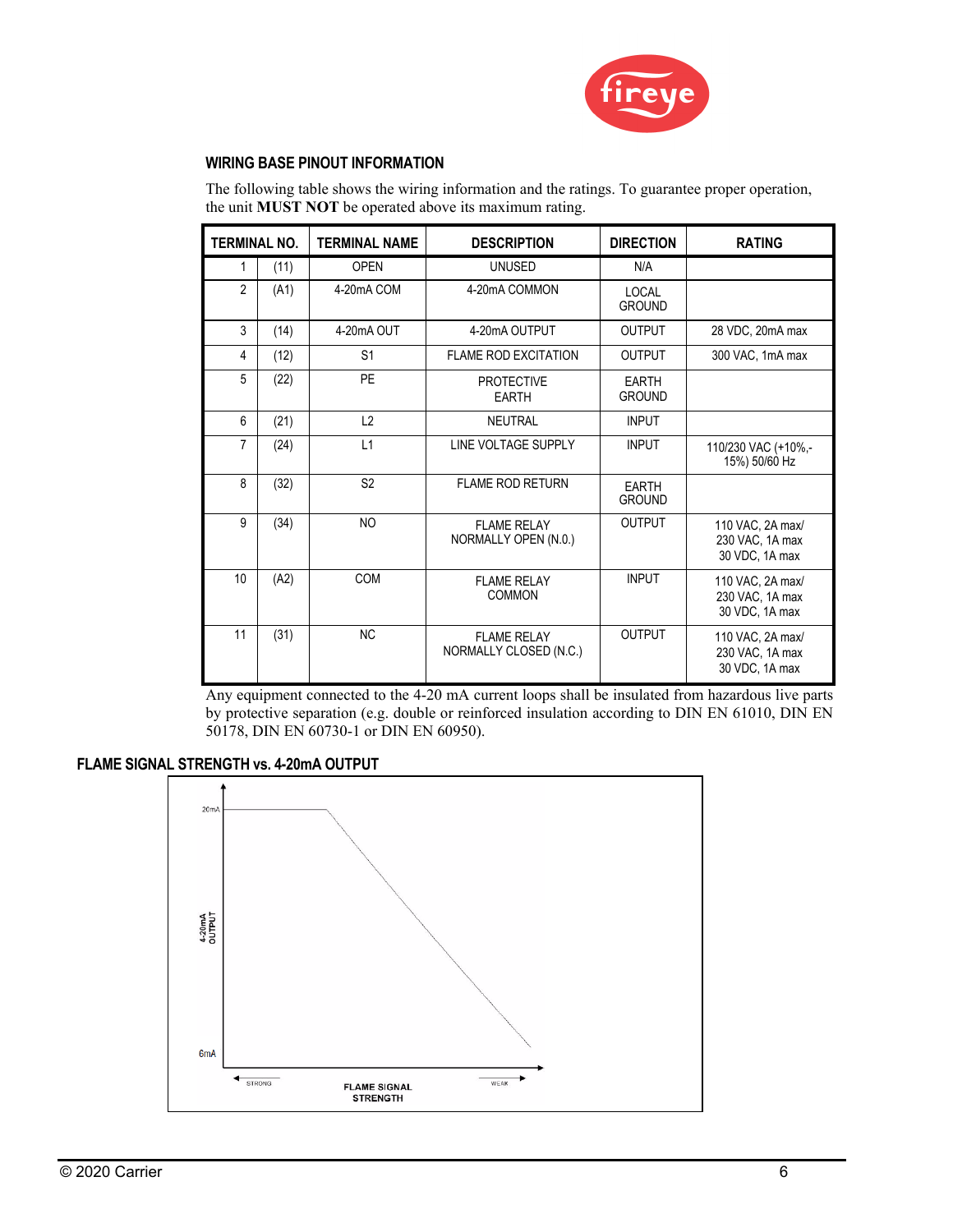

4-20mA measurements can be taken from the test jack connector located at the faceplate of the unit. Measurements can also be taken using the dedicated 4-20mA OUT & 4-20mA COM terminals located at the wiring base.

**NOTE:** The 4-20mA return path is labeled "GND" on the faceplate. This is simply a local return path for the 4-20mA current and it **MUST NOT** be attached or referenced to earth ground or other forms of ground connection. Likewise, 4-20mA COM is the return path at the wiring base and **MUST NOT** be attached or referenced to earth ground or other forms of ground connection.



#### **FIGURE 3. TYPICAL APPLICATION -- MBCE-110/230FR**

### **SPECIAL CONDITIONS OF USE**

**1.** The equipment shall be installed in compliance with the enclosure, mounting spacing and segregation requirements of the ultimate application.

**2.** Line voltage and extra-low voltage wiring to and from this device is intended to be wired in the field to become part of a Class 1 circuit only.